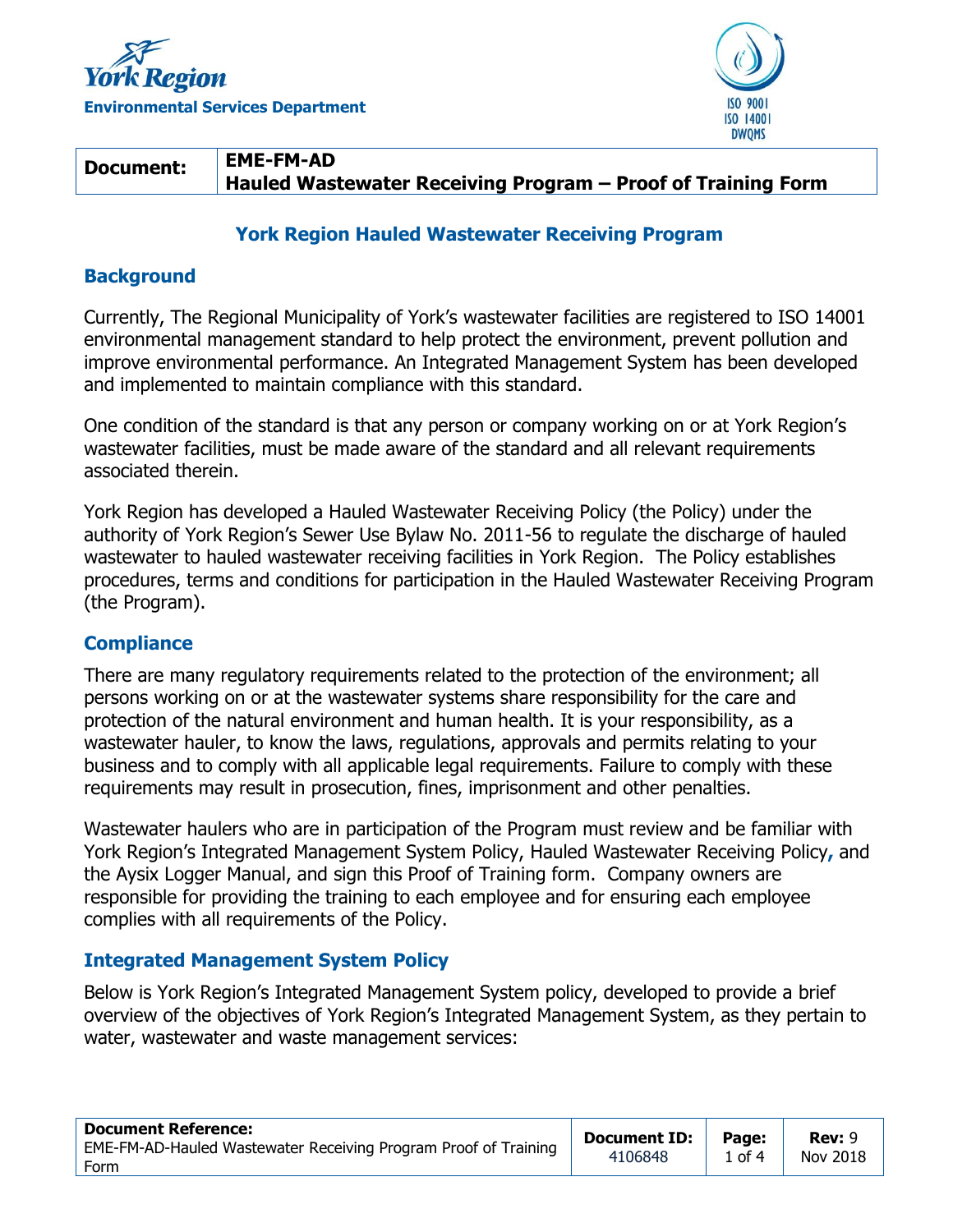





#### **Document Reference:**

EME-FM-AD-Hauled Wastewater Receiving Program Proof of Training Form

**Document ID:** 4106848

**Rev:** 9 Nov 2018

**Page:** 2 of 4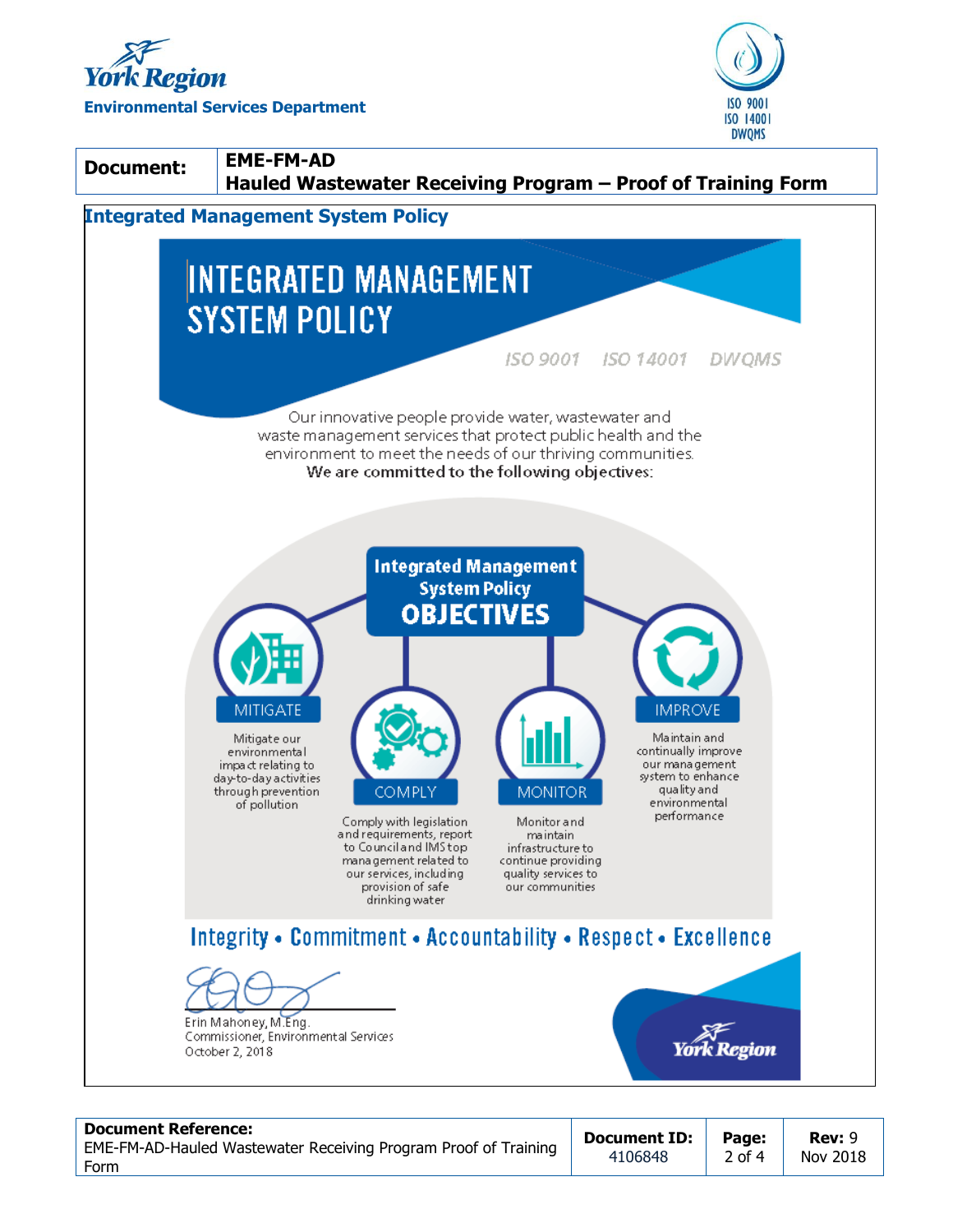



| <b>Document:</b>                                                                     | <b>EME-FM-AD</b><br>Hauled Wastewater Receiving Program - Proof of Training Form |                                                        |              |  |
|--------------------------------------------------------------------------------------|----------------------------------------------------------------------------------|--------------------------------------------------------|--------------|--|
| <b>Company Declaration</b>                                                           |                                                                                  |                                                        |              |  |
|                                                                                      |                                                                                  |                                                        |              |  |
| ( <i>please print</i> ) representing the company                                     |                                                                                  |                                                        |              |  |
| (please print), hereby confirm the                                                   |                                                                                  |                                                        |              |  |
| agents/employees of the aforementioned company listed on this form have received the |                                                                                  |                                                        |              |  |
| training on York Region's Integrated Management System Policy, Hauled Wastewater     |                                                                                  |                                                        |              |  |
| Receiving Policy, and the Aysix Logger Manual.                                       |                                                                                  |                                                        |              |  |
|                                                                                      |                                                                                  |                                                        |              |  |
| Signature: ___                                                                       |                                                                                  | Date: $\frac{1}{\sqrt{1-\frac{1}{2}}\cdot\frac{1}{2}}$ | (dd/mm/yyyy) |  |
| <b>Proof of Training</b>                                                             |                                                                                  |                                                        |              |  |
| <b>Name</b>                                                                          | <b>Cell Phone No.*</b><br>(Please provide carrier name)                          | <b>Signature</b>                                       | <b>Date</b>  |  |
|                                                                                      |                                                                                  |                                                        |              |  |
|                                                                                      |                                                                                  |                                                        |              |  |

| <b>Document Reference:</b>                                      | <b>Document ID:</b> | Page:  | <b>Rev: 9</b> |
|-----------------------------------------------------------------|---------------------|--------|---------------|
| EME-FM-AD-Hauled Wastewater Receiving Program Proof of Training | 4106848             | 3 of 4 | Nov 2018      |
| Form                                                            |                     |        |               |